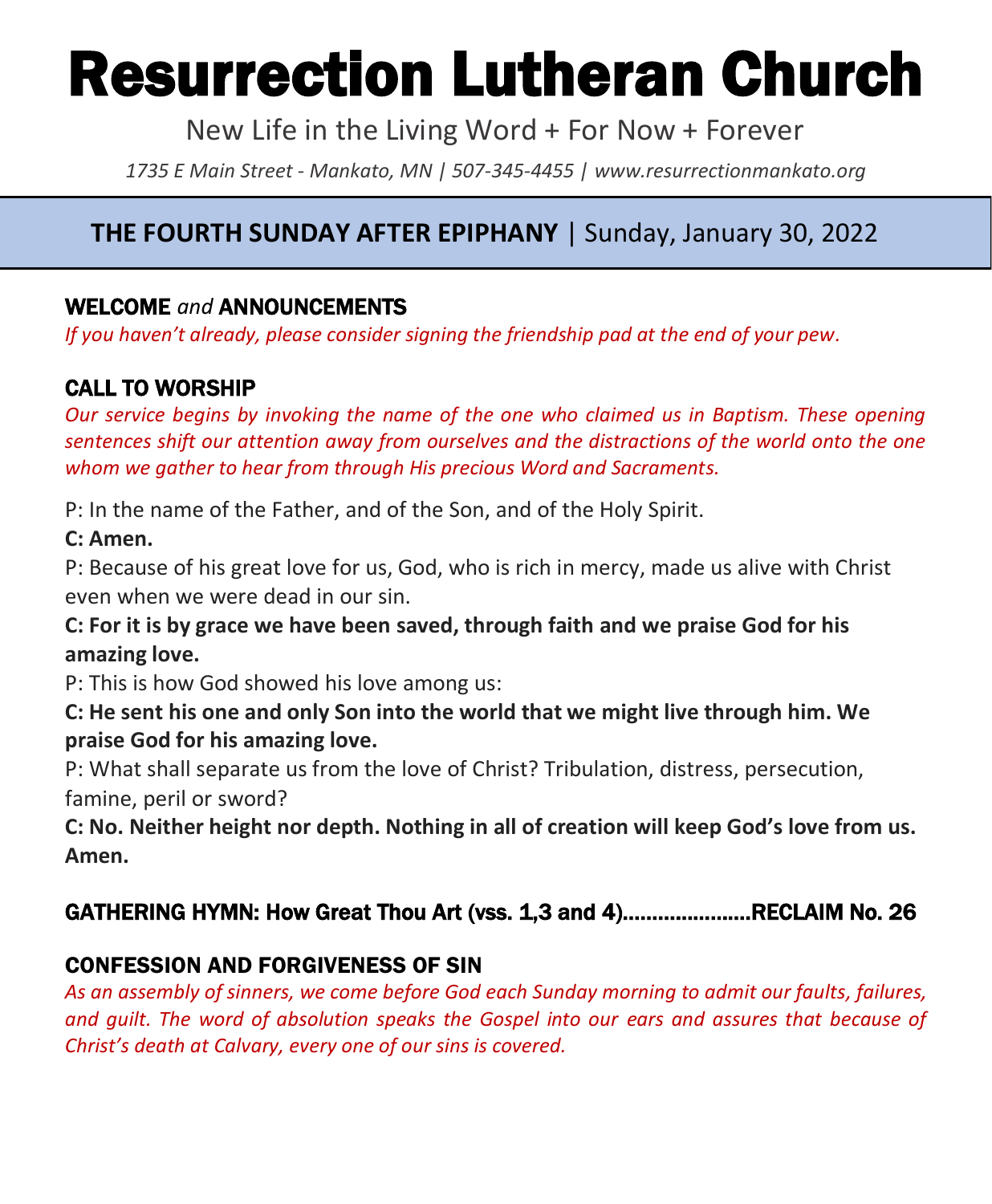P: Almighty God, to whom all hearts are open, all desires known, and from whom no secrets are hid: Cleanse the thoughts of our hearts by the inspiration of your Holy Spirit, that we may perfectly love you and worthily magnify your holy name, through Jesus Christ our Lord. **C: Amen.** 

P: If we say we have no sin, we deceive ourselves, and the truth is not in us. But if we confess our sins, God who is faithful and just will forgive our sins and cleanse us from all unrighteousness.

*Silence is kept for reflection and self-examination*

P: Most Merciful God,

**C: We confess that we are in bondage to sin and cannot free ourselves. We have sinned against you in thought, word, and deed, by what we have done and by what we have left undone. We have not loved you with our whole heart; we have not loved our neighbors as ourselves. For the sake of your Son, Jesus Christ, have mercy on us. Forgive us, renew us, and lead us, so that we may delight in your will and walk in your ways, to the glory of your holy name. Amen.**

P: In the mercy of almighty God, Jesus Christ was given to die for you, and for his sake, God forgives you all your sins. To those who believe in Jesus Christ he gives the power to become the children of God and bestows on them the Holy Spirit.

**C: Amen!** 

# THE HYMN OF GLORY

*These words are a response to the gracious and steadfast mercy of God, who pours out his love on undeserving sinners. Together we lift our voices in a song of praise to the trinity – Father, Son and Holy Spirit – for the gift of salvation and new life.* 

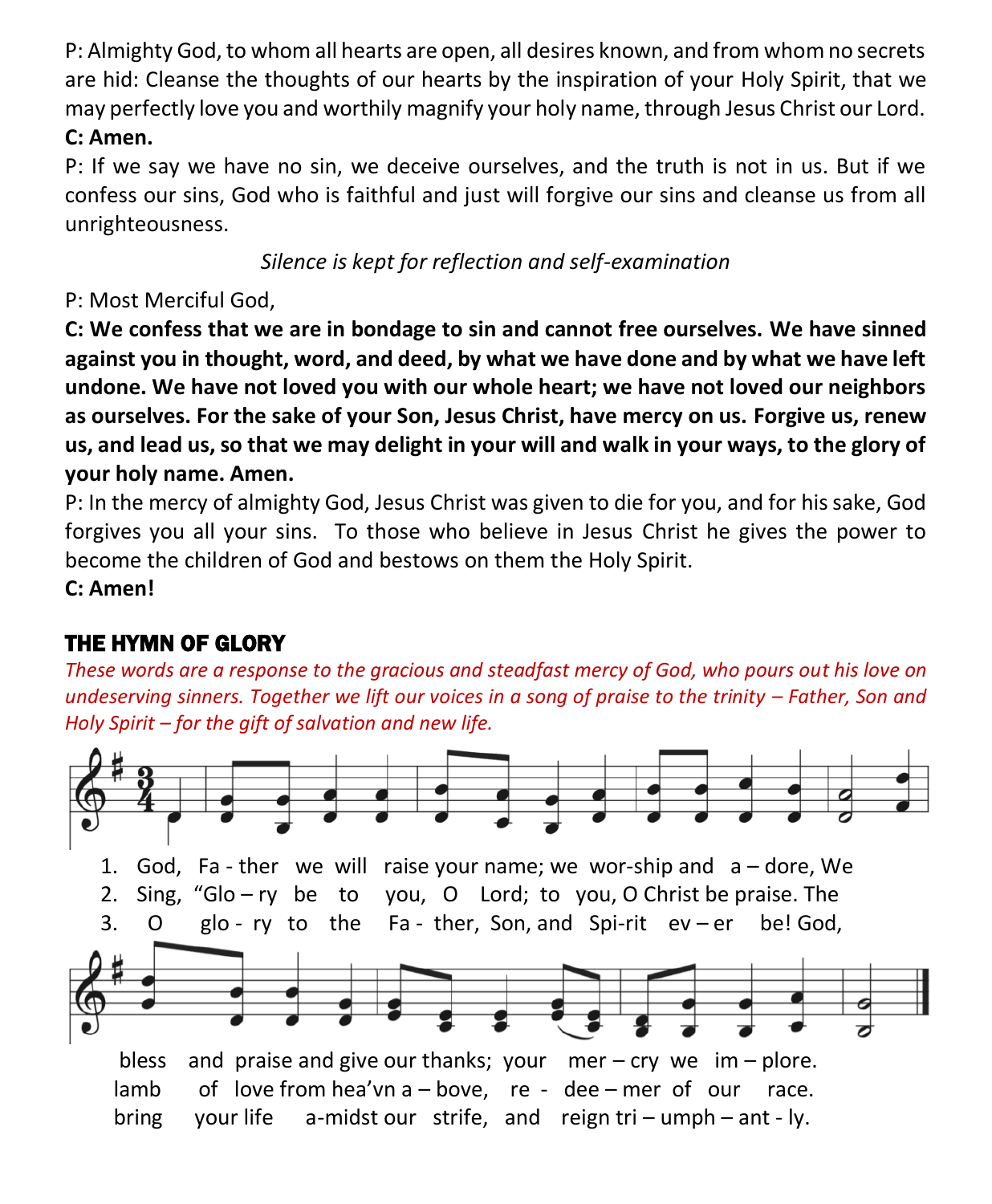#### PRAYER OF THE DAY

P: The Lord be with you.

# **C: And also with you.**

P: Let us pray…

**All: Almighty God, increase in us the holy gifts of faith, hope, and love. May we never fail to exercise these gifts through which your glory is revealed to all nations. Teach us to love all people as you have commanded us; through Jesus Christ, our Lord, who lives and reigns with you in the unity of the Holy Spirit, one God, now and forever. Amen.**

# FIRST READING: Jeremiah 1:4-10 (ESV)

*The Lord came to Jeremiah who thought he was too young to speak for God. The Lord assured him that he would never been alone. "Before I formed you in the womb I knew you," declared the Creator. Jeremiah is given a vision of the Israel's disobedience and charged to go speak.* 

<sup>4</sup>The word of the Lord came to me, saying, <sup>5</sup>"Before I formed you in the womb I knew you, before you were born I set you apart; I appointed you as a prophet to the nations." <sup>6</sup> "Alas, Sovereign Lord," I said, "I do not know how to speak; I am too young." <sup>7</sup>But the Lord said to me, "Do not say, 'I am too young.' You must go to everyone I send you to and say whatever I command you. <sup>8</sup>Do not be afraid of them, for I am with you and will rescue you," declares the Lord. <sup>9</sup>Then the Lord reached out his hand and touched my mouth and said to me, "I have put my words in your mouth.  $^{10}$ See, today I appoint you over nations and kingdoms to uproot and tear down, to destroy and overthrow, to build and to plant."

R: The Word of the Lord.

**C: Thanks be to God!** 

# RESPONSIVE READING: Psalm 71:1-6 (ESV)

*The psalmist cried out to the Lord to be his rock and fortress. In the Lord is his only hope. God is the one who took him from his mother's womb; all glory and honor belong to Him alone.* 

R: In you, O Lord, do I take refuge; let me never be put to shame!

**C: In your righteousness deliver me and rescue me; incline your ear to me, and save me!**

R: Be to me a rock of refuge, to which I may continually come;

you have given the command to save me, for you are my rock and my fortress.

#### **C: Rescue me, O my God, from the hand of the wicked; from the grasp of the unjust and cruel man.**

R: For you, O Lord, are my hope, my trust, O Lord, from my youth.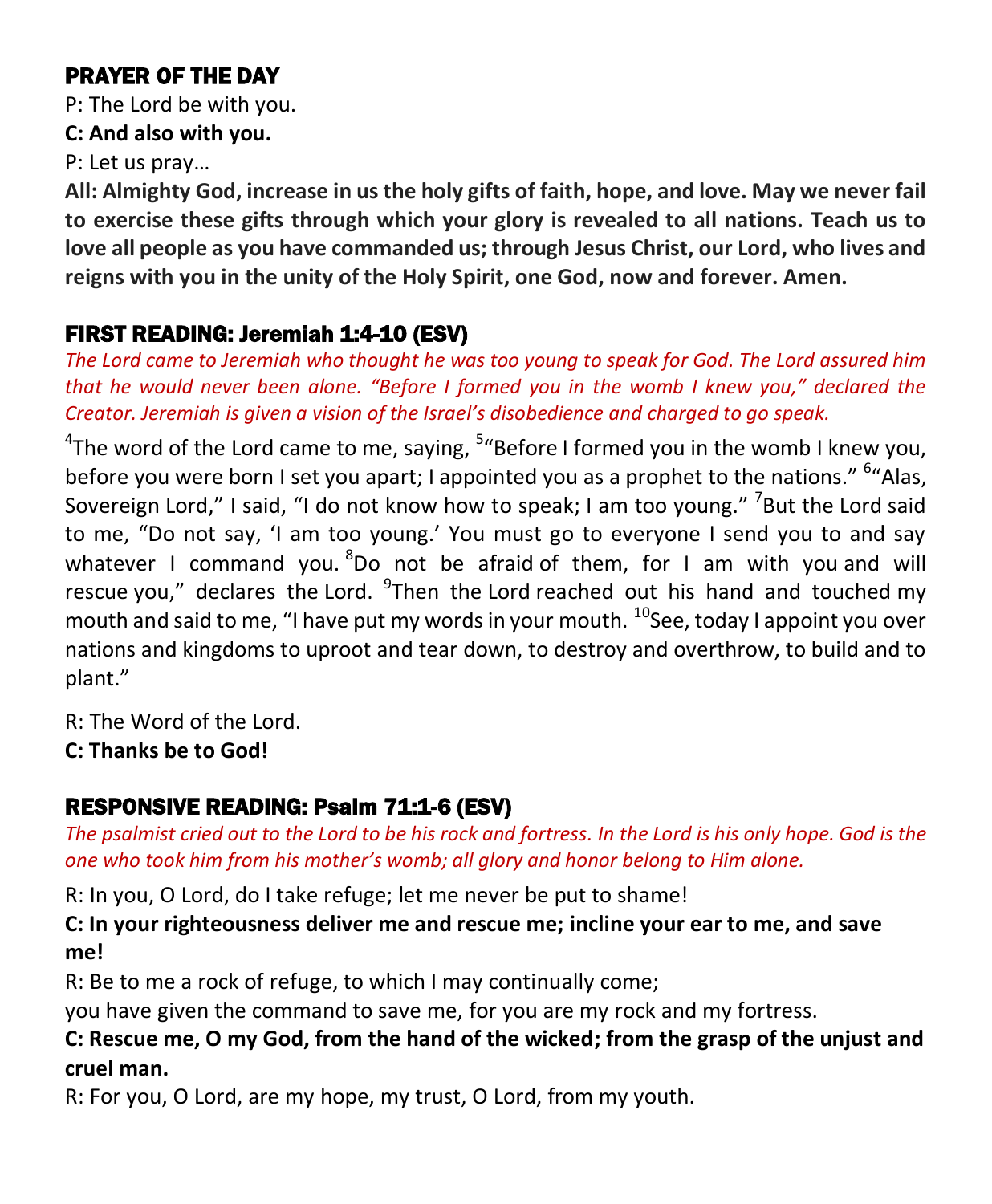**C: Upon you I have leaned from before my birth; you are he who took me from my mother's womb. My praise is continually of you.**

R: The Word of the Lord. **C: Thanks be to God!** 

# SECOND READING: 1 Corinthians 13:1-13 (ESV)

*Paul addressed the Corinthians over their quarreling about which gift was the greatest. Some had cited that speaking in tongues was the superior gift, which only caused conflict and division in the Body of Christ. Without love, Paul asserted, we have nothing. Love never ends.* 

<sup>1</sup>If I speak in the tongues of men or of angels, but do not have love, I am only a resounding gong or a clanging cymbal. <sup>2</sup>If I have the gift of prophecy and can fathom all mysteries and all knowledge, and if I have a faith that can move mountains, but do not have love, I am nothing. <sup>3</sup>If I give all I possess to the poor and give over my body to hardship that I may boast, but do not have love, I gain nothing. <sup>4</sup>Love is patient, love is kind. It does not envy, it does not boast, it is not proud. <sup>5</sup>It does not dishonor others, it is not self-seeking, it is not easily angered, it keeps no record of wrongs. <sup>6</sup>Love does not delight in evil but rejoices with the truth. <sup>7</sup>It always protects, always trusts, always hopes, always perseveres. <sup>8</sup>Love never fails. But where there are prophecies, they will cease; where there are tongues, they will be stilled; where there is knowledge, it will pass away. <sup>9</sup>For we know in part and we prophesy in part,  $^{10}$ but when completeness comes, what is in part disappears.  $^{11}$ When I was a child, I talked like a child, I thought like a child, I reasoned like a child. When I became a man, I put the ways of childhood behind me.  $^{12}$ For now we see only a reflection as in a mirror; then we shall see face to face. Now I know in part; then I shall know fully, even as I am fully known.  $^{13}$ And now these three remain: faith, hope and love. But the greatest of these is love.

R: The Word of the Lord. **C: Thanks be to God!** 



#### THE GOSPEL ACCLAMATION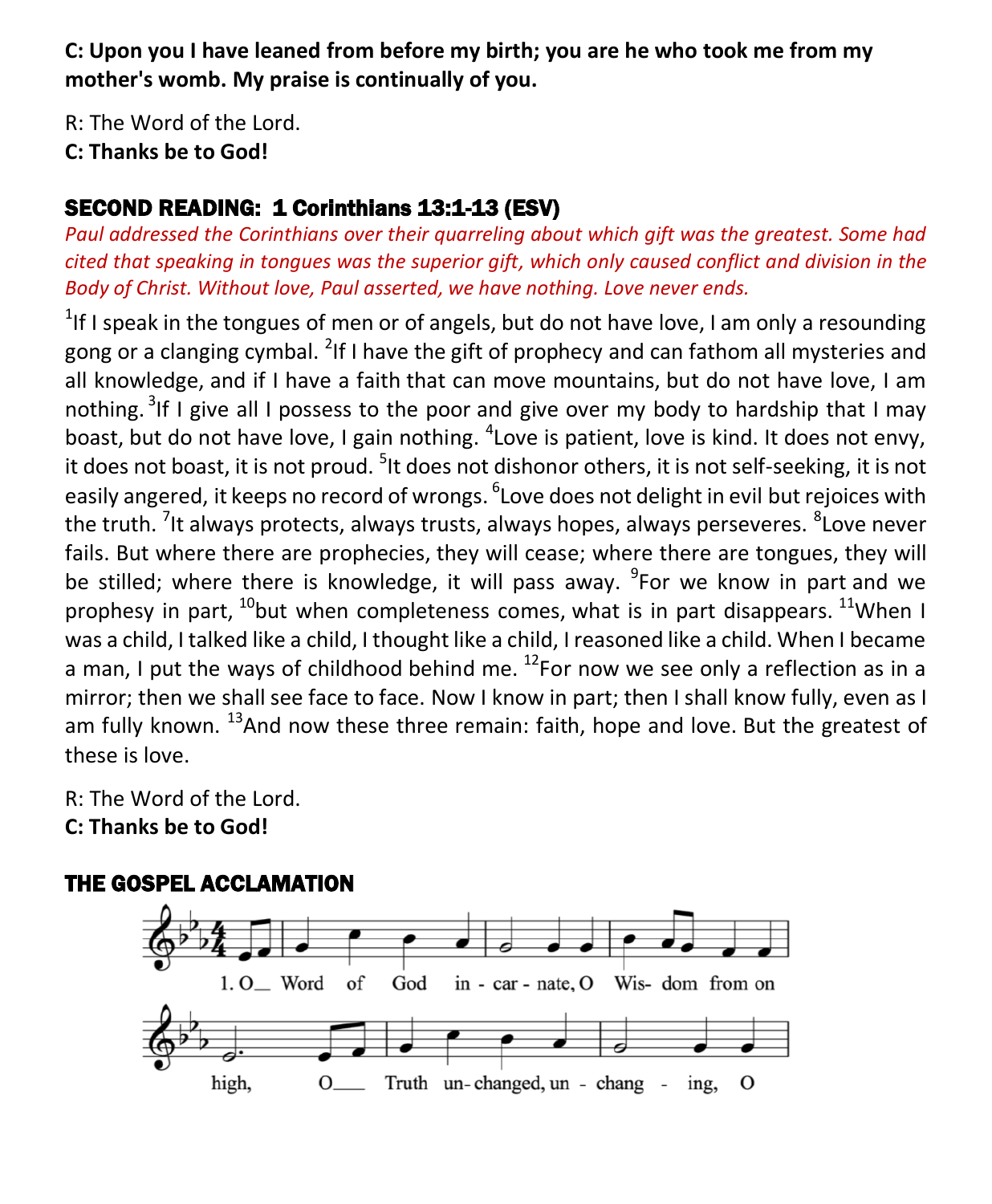

#### GOSPEL READING: Luke 4:31-44 (ESV)

P: The Holy Gospel according to Saint Luke, the 4<sup>th</sup> Chapter.

#### **C: Glory to you, O Lord!**

 $31$ And he went down to Capernaum, a city of Galilee. And he was teaching them on the Sabbath, <sup>32</sup>and they were astonished at his teaching, for his word possessed authority.  $33$ And in the synagogue there was a man who had the spirit of an unclean demon, and he cried out with a loud voice,  $34$  Ha! What have you to do with us, Jesus of Nazareth? Have you come to destroy us? I know who you are—the Holy One of God." <sup>35</sup>But Jesus rebuked him, saying, "Be silent and come out of him!" And when the demon had thrown him down in their midst, he came out of him, having done him no harm.  $^{36}$ And they were all amazed and said to one another, "What is this word? For with authority and power he commands the unclean spirits, and they come out!" <sup>37</sup>And reports about him went out into every place in the surrounding region.  $38$ And he arose and left the synagogue and entered Simon's house. Now Simon's mother-in-law was ill with a high fever, and they appealed to him on her behalf.  $39$ And he stood over her and rebuked the fever, and it left her, and immediately she rose and began to serve them.  $40N$ ow when the sun was setting, all those who had any who were sick with various diseases brought them to him, and he laid his hands on every one of them and healed them.  $41$ And demons also came out of many, crying, "You are the Son of God!" But he rebuked them and would not allow them to speak, because they knew that he was the Christ.  $42$ And when it was day, he departed and went into a desolate place. And the people sought him and came to him, and would have kept him from leaving them, <sup>43</sup>but he said to them, "I must preach the good news of the kingdom of God to the other towns as well; for I was sent for this purpose."  $44$ And he was preaching in the synagogues of Judea.

P: This is the Gospel of our Lord!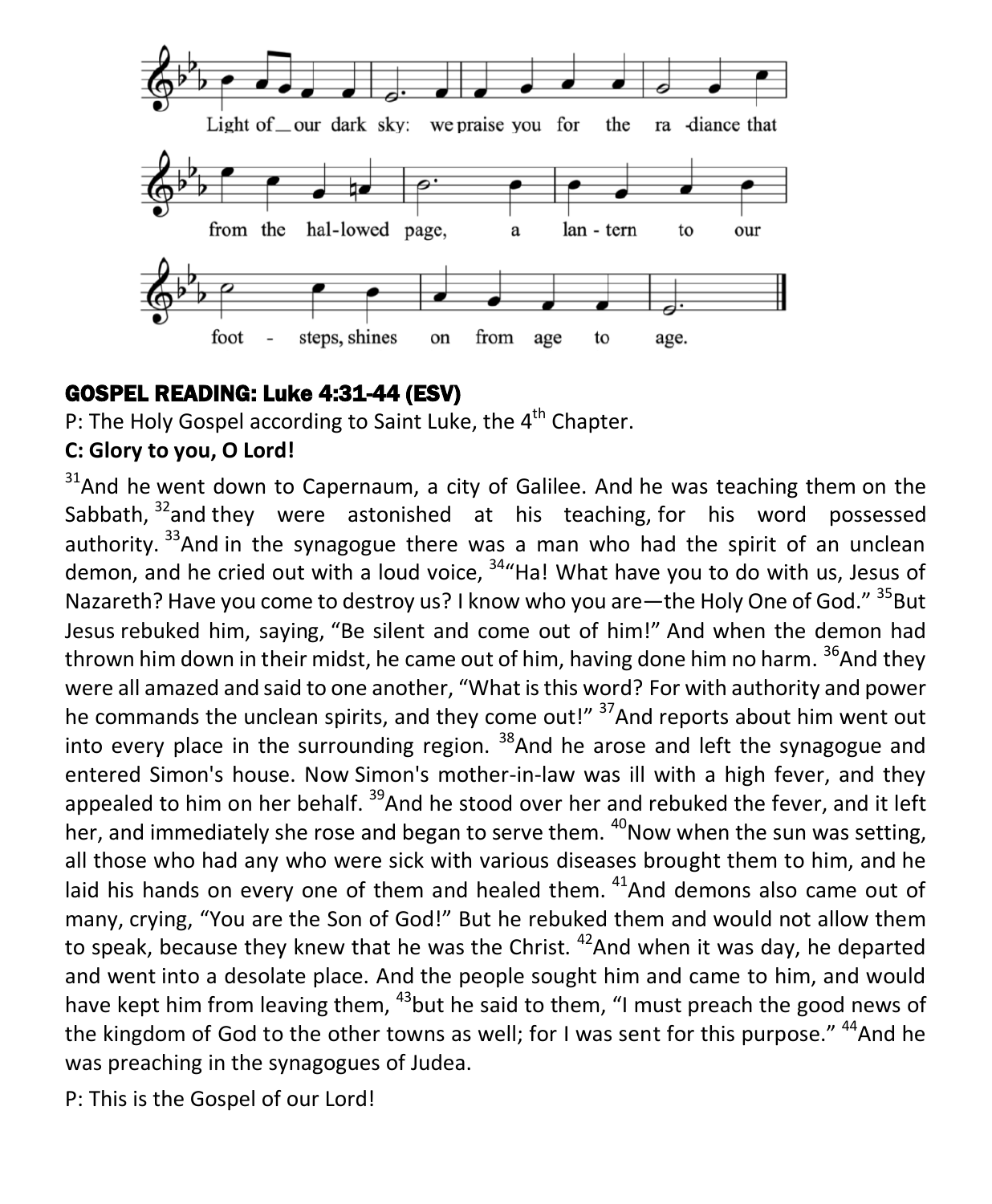#### **SERMON**

#### HYMN OF THE DAY: Just a Closer Walk with Thee……………………….RECLAIM No. 248

# OFFERING *and* OFFERING RESPONSE

*As the usher brings forward the offering,* please stand to *sing:*

![](_page_5_Figure_5.jpeg)

#### THE APOSTLES' CREED

*Having heard the Word of God, we respond with these words. By confessing one of the Church's most ancient and historic creeds, we express our unity in the faith; the same faith the universal body of Christ has confessed throughout countless generations of believers.* 

**I believe in God the Father almighty, creator of heaven and earth.**

**I believe in Jesus Christ, his only Son our Lord. He was conceived by the power of the Holy Spirit, and born of the virgin Mary. He suffered under Pontius Pilate, was crucified, died, and was buried. He descended into hell. On the third day he rose again. He ascended into heaven, and is seated at the right hand of the Father. He will come again to judge the living and the dead.**

**I believe in the Holy Spirit, the holy Christian Church, the communion of saints, the forgiveness of sins, the resurrection of the body, and the life everlasting. Amen**

#### PRAYERS OF THE PEOPLE

Each petition ends with the words *Lord, in your mercy*. Respond by saying *Hear our prayer.*

# LORD'S PRAYER

**C: Our Father, who art in heaven, hallowed be thy name, thy kingdom come, thy will be done, on earth as it is in heaven. Give us this day our daily bread; and forgive us our trespasses, as we forgive those who trespass against us; and lead us, not into temptation,**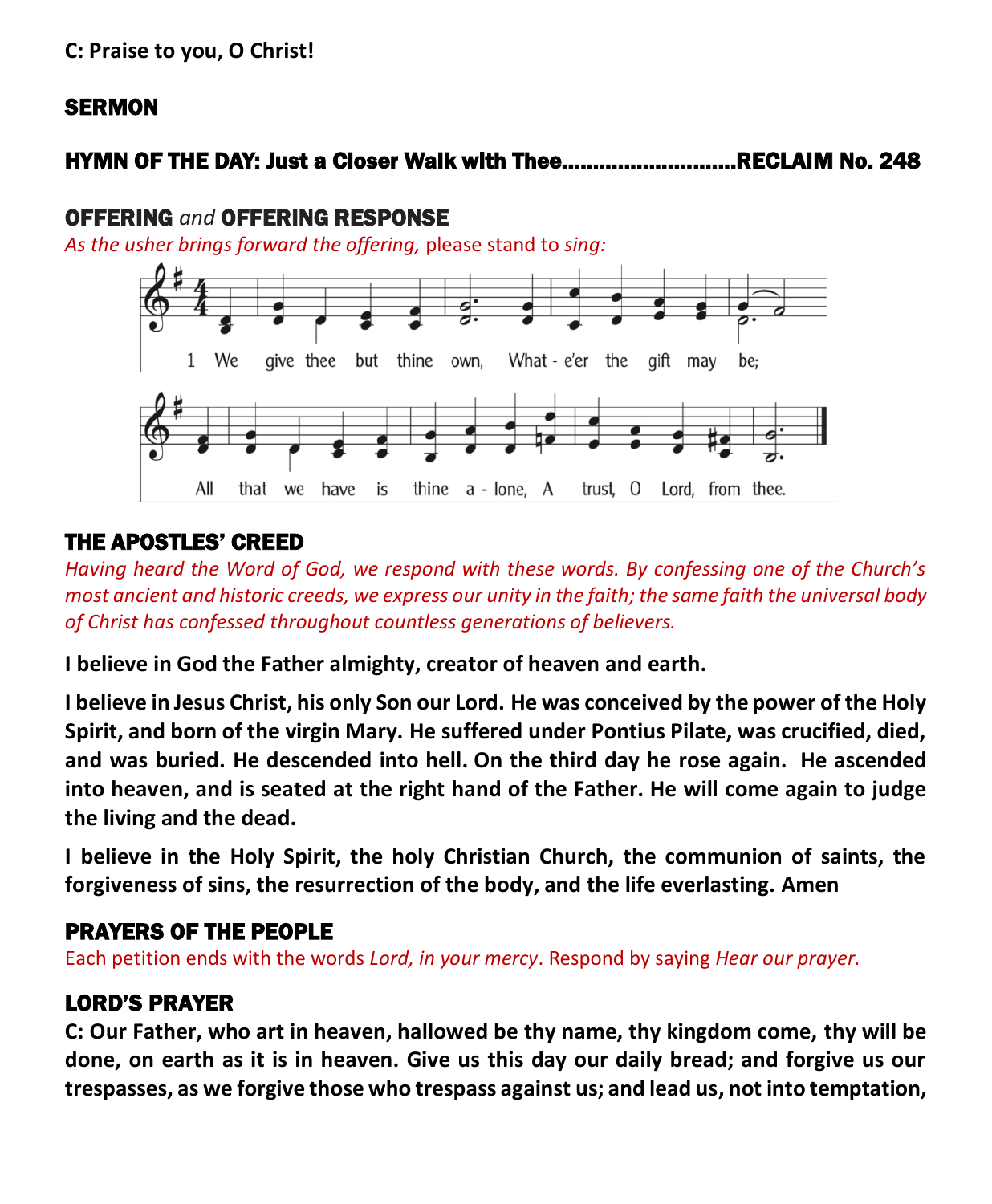**but deliver us from evil. For thine is the kingdom, and the power, and the glory, forever and ever. Amen.**

#### **BENEDICTION**

# SENDING HYMN: Sun of My Soul (vss. 1,3,5 and 6)……………………..RECLAIM No. 213

**\_\_\_\_\_\_\_\_\_\_\_\_\_\_\_\_\_\_\_\_\_\_\_\_\_\_\_\_\_\_\_\_\_\_\_\_\_\_\_\_\_\_\_\_\_\_\_\_\_\_\_\_\_\_\_\_\_\_\_\_\_\_\_\_\_\_\_\_\_\_\_\_\_**

#### DISMISSAL

P: Go in peace, loving and serving in the name of our crucified and risen Lord.

**C: Thanks be to God!**

#### **POSTLUDE**

#### COPYRIGHT

*Portions of today's service were written by Rev. Cathy Ammlung*

#### THOSE SERVING TODAY

**Pastor:** Rev. Aaron L. Deutsch **Keyboardist:** Nikki Basel **Reader:** Helen Meschke **Ushers:** Daryl and Rita Schoemaker **Greeters:** David and Helen Schauer **Tech Team:** Mike and Vicki Youngerberg **Ministers:** Every member of Resurrection Lutheran

#### CONTACT OUR PASTOR

**Cell Phone:** 605-742-4469 **Email:** [aaron.lee.deutsch@gmail.com](mailto:aaron.lee.deutsch@gmail.com)

#### THIS WEEK AT RESURRECTION LUTHERAN

| Sunday    | Jan. 309:30am   | Worship            |                                  |
|-----------|-----------------|--------------------|----------------------------------|
|           |                 | 10:30am            | Fellowship                       |
| Monday    | Jan. 31 10:00am |                    | <b>Morning Prayer</b>            |
| Tuesday   | Feb. 1          | 11:00am            | $E/E/O$ Meeting                  |
| Wednesday | Feb. 2          | Noon               | Lectionary Lunch                 |
|           |                 | 1:15 <sub>pm</sub> | Women's Bible Study              |
|           |                 | 2:45 <sub>pm</sub> | <b>Worship Committee Meeting</b> |
|           |                 | 5:30pm             | Choir Rehearsal                  |
|           |                 | 6:30pm             | Adult Bible Study                |
| Thursday  | Feb. 3          | 8:00am             | Men's Bible Study                |
| Sunday    | Feb. 6          | 9:30am             | Worship                          |
|           |                 | 10:30am            | Fellowship                       |